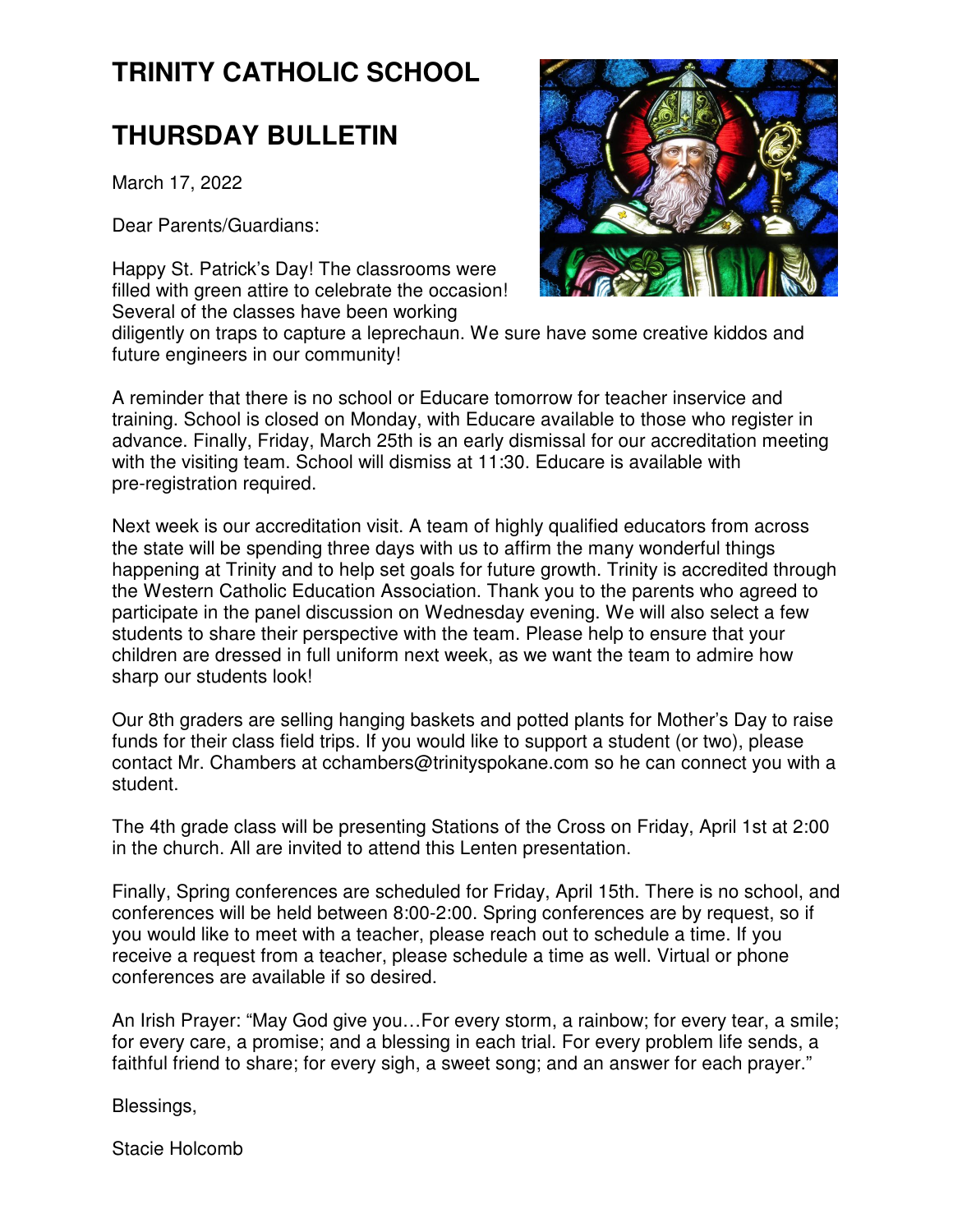### **8 TH GRADE FUNDRAISER**

Flower sale. Just in time for Mother's Day! Purchase a 14 " hanging basket or 12" planter to help fund 8<sup>th</sup> grade trips and activities. Over 25 varieties and pot selections to choose from when you pick up your flowers on Thursday, May 5, at Wilson Hall.

Contact Mr. Chambers for inquiries and questions at cchambers@trinityspokane.com

An order for is attached.

## **TRINITY LENTEN SERVICE PROJECT**

As a service project for Lent, the  $2^{nd}$  grade will be coordinating donations to help CAPA (Childbirth and Parenting Assistance - Catholic Charities).

We are asking each classroom to collect the following items:



new baby blankets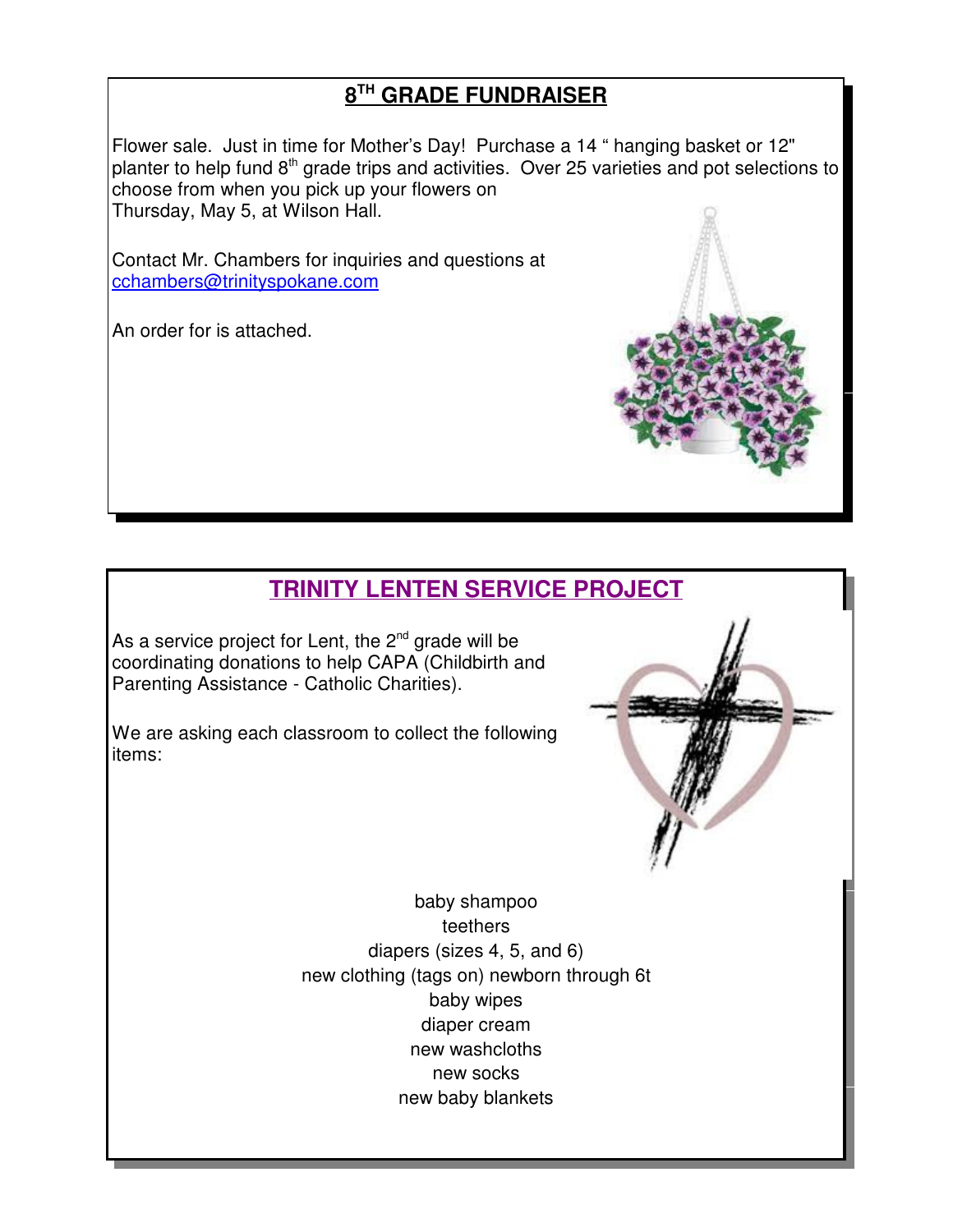| STUDENT<br>ENROLLMENT<br>88888888                                                                                      |                                                                                                                  |
|------------------------------------------------------------------------------------------------------------------------|------------------------------------------------------------------------------------------------------------------|
| <b>RE-ENROLLMENT</b><br><b>APPLICATION</b>                                                                             | <b>FINANCIAL AID / TUITION</b><br><b>ASSISTANCE</b>                                                              |
|                                                                                                                        |                                                                                                                  |
| There are two ways to access and submit<br>this application:                                                           | To apply for tuition assistance:                                                                                 |
| Login to your Sycamore account. Click<br>on MY SCHOOL, click on<br><b>ENROLLMENT, click on ONLINE</b><br>PORTAL.<br>or | Go to our website, trinityspokane.org.<br>Click on FACTS MANAGEMENT, click on<br>PARENTS, click on FINANCIAL AID |
| Go to our website, trinityspokane.org.<br><b>Click on CURRENT FAMILY</b><br>ENROLLMENT.                                |                                                                                                                  |
| <b>REMINDER:</b><br>No school (and Educare)<br>Fridav. 3/18:                                                           | <b>ST. PATRICK</b><br>Who Was St. Patrick?                                                                       |

Friday, 3/18: No school (and Educare) Monday, 3/21: No school (Educare open) Friday, 3/25: 11:30 a.m. dismissal (Educare open)

#### **ARRIVAL / DEPARTURE TIME**

Students should not arrive until 5 minutes before the bell or be picked up no later than 5 minutes after afternoon dismissal. Educare is available for early and late pickups.

# **Who Was St. Patrick?**

Saint Patrick is the patron saint and national apostle of Ireland. He is credited with successfully spreading Christianity throughout Ireland.



The man who would eventually become St. Patrick was born in Britain (part of the Roman Empire at the time) as Maewyn Succat in the late 4th century. His family was Christian, but it's said that Maewyn himself was an atheist throughout his childhood.